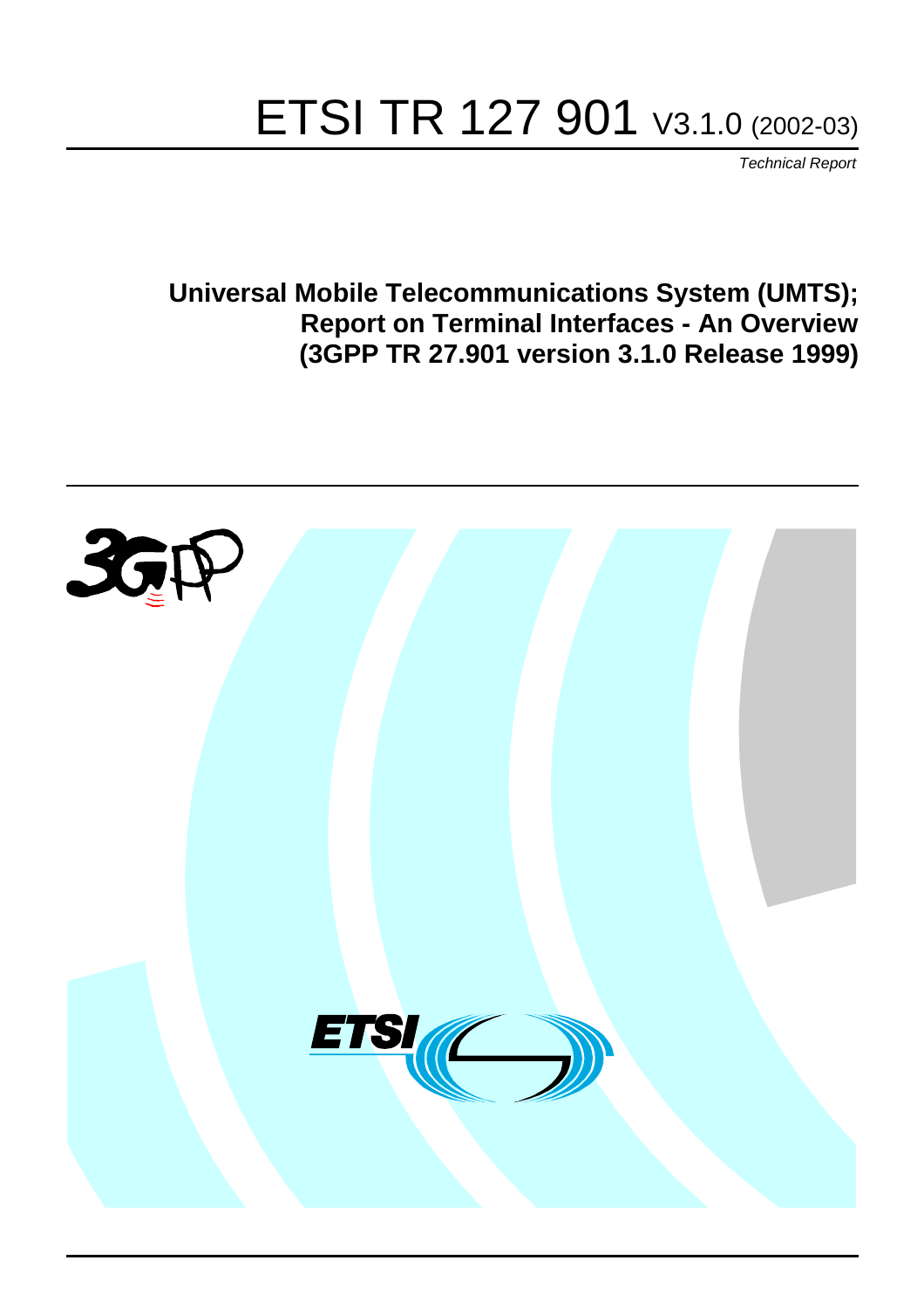Reference RTR/TSGT-0227901UR1

> Keywords UMTS

#### **ETSI**

#### 650 Route des Lucioles F-06921 Sophia Antipolis Cedex - FRANCE

Tel.: +33 4 92 94 42 00 Fax: +33 4 93 65 47 16

Siret N° 348 623 562 00017 - NAF 742 C Association à but non lucratif enregistrée à la Sous-Préfecture de Grasse (06) N° 7803/88

#### **Important notice**

Individual copies of the present document can be downloaded from: [http://www.etsi.org](http://www.etsi.org/)

The present document may be made available in more than one electronic version or in print. In any case of existing or perceived difference in contents between such versions, the reference version is the Portable Document Format (PDF). In case of dispute, the reference shall be the printing on ETSI printers of the PDF version kept on a specific network drive within ETSI Secretariat.

Users of the present document should be aware that the document may be subject to revision or change of status. Information on the current status of this and other ETSI documents is available at <http://portal.etsi.org/tb/status/status.asp>

> If you find errors in the present document, send your comment to: [editor@etsi.fr](mailto:editor@etsi.fr)

#### **Copyright Notification**

No part may be reproduced except as authorized by written permission. The copyright and the foregoing restriction extend to reproduction in all media.

> © European Telecommunications Standards Institute 2002. All rights reserved.

**DECT**TM, **PLUGTESTS**TM and **UMTS**TM are Trade Marks of ETSI registered for the benefit of its Members. **TIPHON**TM and the **TIPHON logo** are Trade Marks currently being registered by ETSI for the benefit of its Members. **3GPP**TM is a Trade Mark of ETSI registered for the benefit of its Members and of the 3GPP Organizational Partners.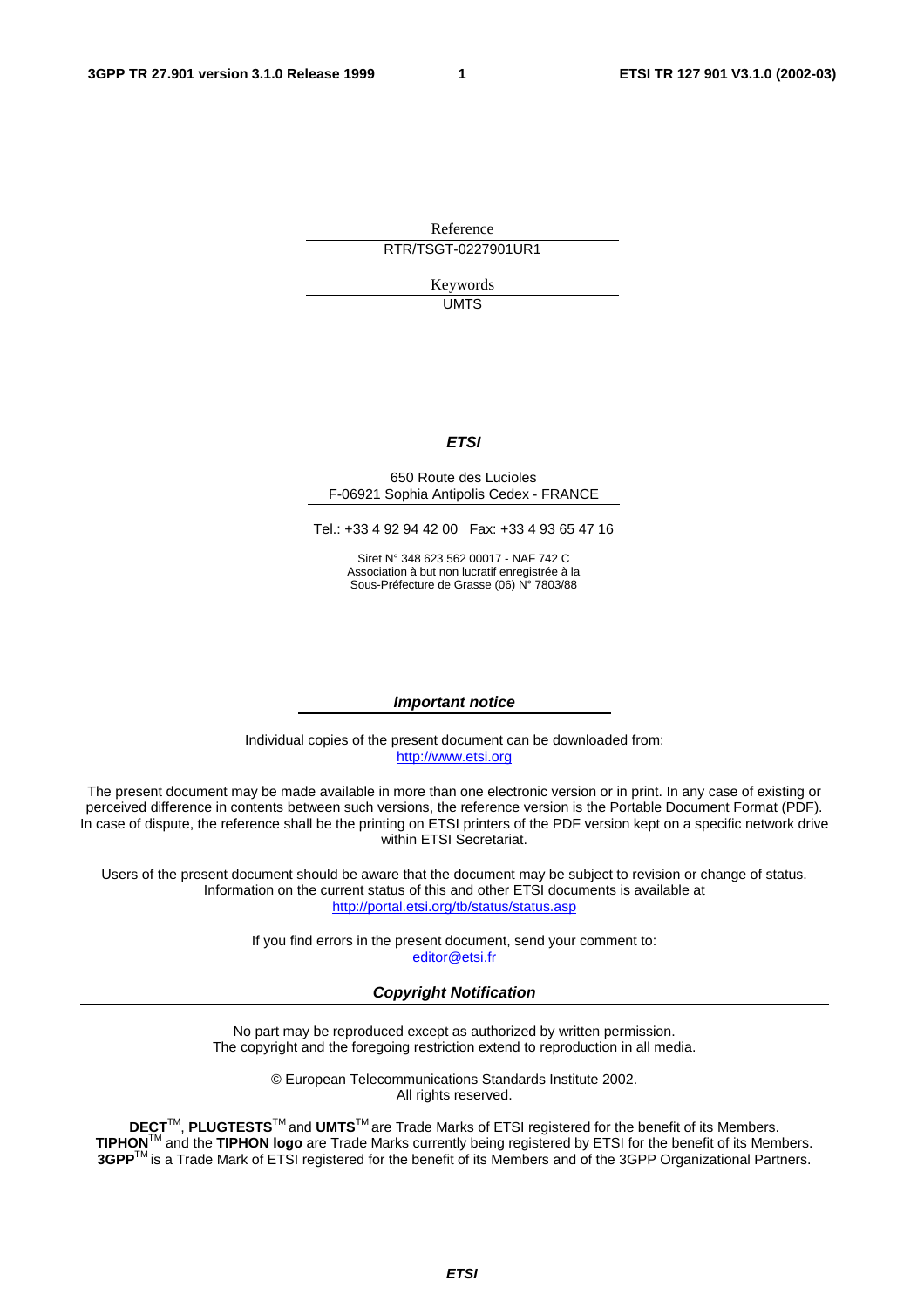### Intellectual Property Rights

IPRs essential or potentially essential to the present document may have been declared to ETSI. The information pertaining to these essential IPRs, if any, is publicly available for **ETSI members and non-members**, and can be found in ETSI SR 000 314: *"Intellectual Property Rights (IPRs); Essential, or potentially Essential, IPRs notified to ETSI in respect of ETSI standards"*, which is available from the ETSI Secretariat. Latest updates are available on the ETSI Web server ([http://webapp.etsi.org/IPR/home.asp\)](http://webapp.etsi.org/IPR/home.asp).

Pursuant to the ETSI IPR Policy, no investigation, including IPR searches, has been carried out by ETSI. No guarantee can be given as to the existence of other IPRs not referenced in ETSI SR 000 314 (or the updates on the ETSI Web server) which are, or may be, or may become, essential to the present document.

### Foreword

This Technical Report (TR) has been produced by ETSI 3rd Generation Partnership Project (3GPP).

The present document may refer to technical specifications or reports using their 3GPP identities, UMTS identities or GSM identities. These should be interpreted as being references to the corresponding ETSI deliverables.

The cross reference between GSM, UMTS, 3GPP and ETSI identities can be found under [www.etsi.org/key](http://www.etsi.org/key) .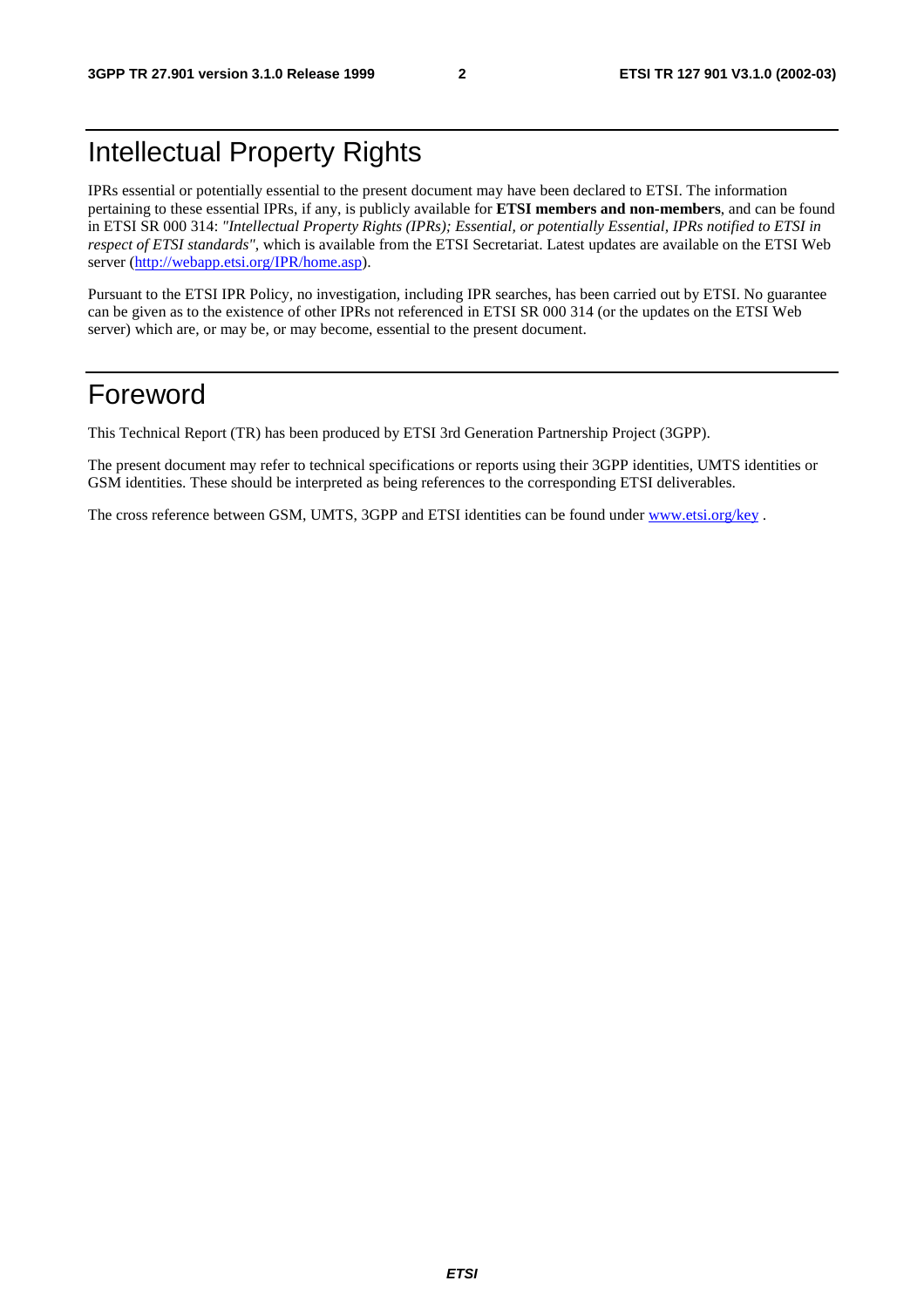$\mathbf{3}$ 

# Contents

| 1                                                       |  |  |  |  |  |
|---------------------------------------------------------|--|--|--|--|--|
| 2                                                       |  |  |  |  |  |
| $\mathfrak{Z}$<br>3.1                                   |  |  |  |  |  |
| $\overline{4}$<br>4.1<br>4.1.1<br>4.1.2<br>4.2<br>4.2.1 |  |  |  |  |  |
| $\overline{\mathbf{5}}$                                 |  |  |  |  |  |
|                                                         |  |  |  |  |  |
|                                                         |  |  |  |  |  |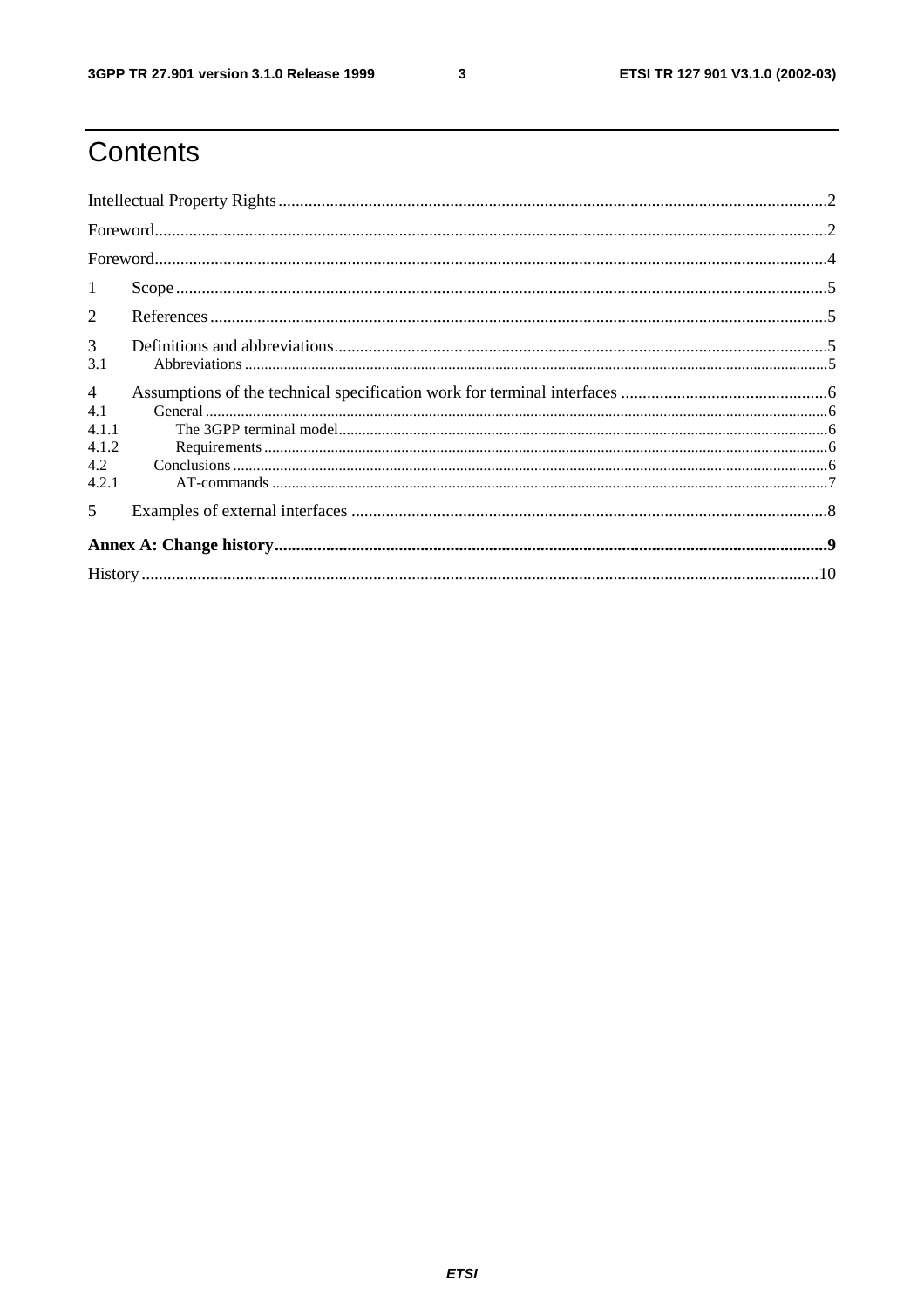### Foreword

This Technical Specification has been produced by the 3<sup>rd</sup> Generation Partnership Project (3GPP).

The contents of the present document are subject to continuing work within the TSG and may change following formal TSG approval. Should the TSG modify the contents of the present document, it will be re-released by the TSG with an identifying change of release date and an increase in version number as follows:

Version x.y.z

where:

- x the first digit:
	- 1 presented to TSG for information;
	- 2 presented to TSG for approval;
	- 3 or greater indicates TSG approved document under change control.
- y the second digit is incremented for all changes of substance, i.e. technical enhancements, corrections, updates, etc.
- z the third digit is incremented when editorial only changes have been incorporated in the document.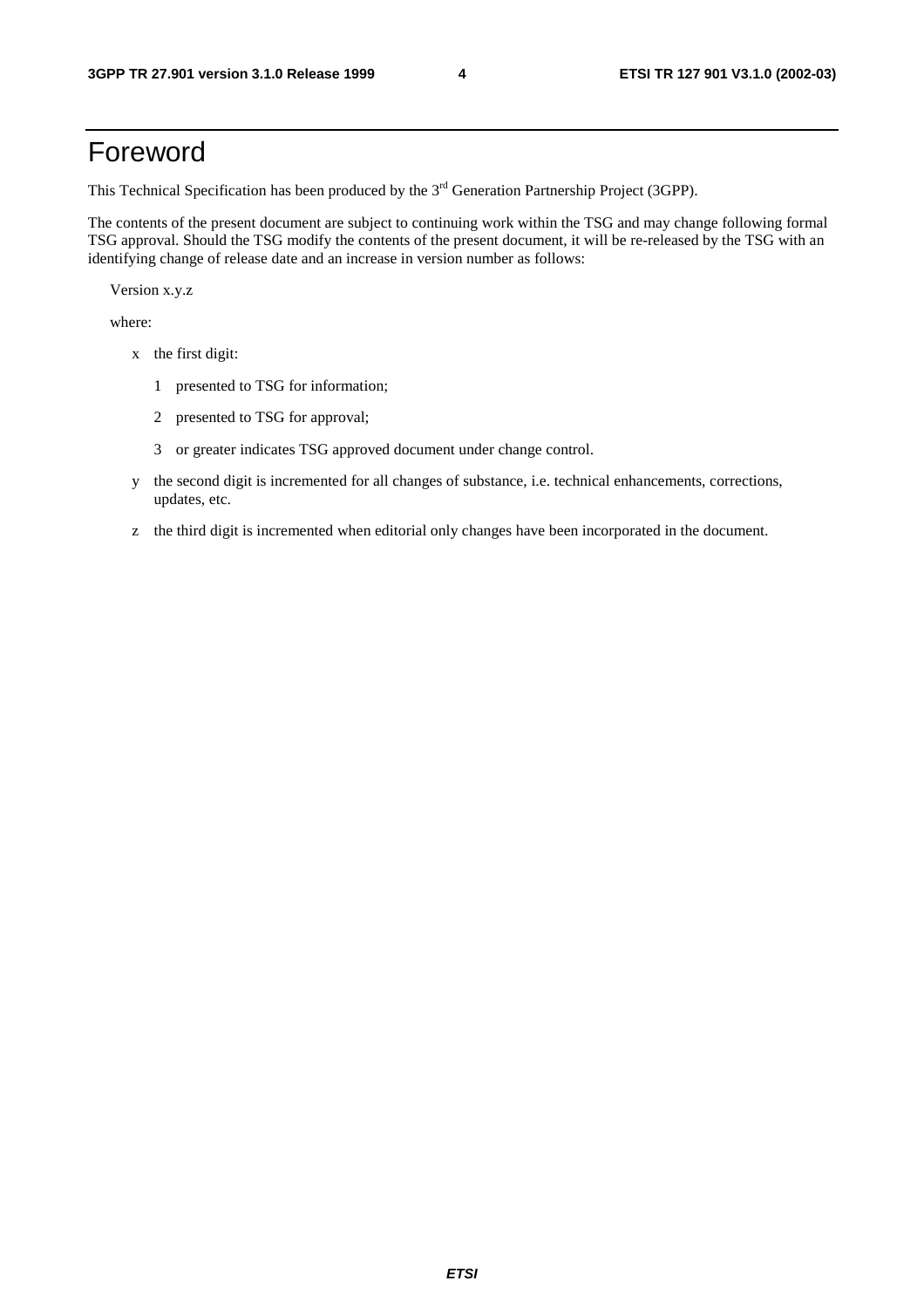### 1 Scope

The present document discusses external and internal interfaces of a terminal, with the exception of the radio and USIM interfaces. The focus of the study has been on external interfaces, to identify where existing industry standards can be used and whether there would be a need for specifications to be produced within 3GPP.

## 2 References

The following documents contain provisions which, through reference in this text, constitute provisions of the present document.

- References are either specific (identified by date of publication, edition number, version number, etc.) or non-specific.
- For a specific reference, subsequent revisions do not apply.
- For a non-specific reference, the latest version applies. In the case of a reference to a 3GPP document (including a GSM document), a non-specific reference implicitly refers to the latest version of that document *in the same Release as the present document*.

No references were identified.

### 3 Definitions and abbreviations

### 3.1 Abbreviations

For the purposes of the present document, the following abbreviations apply:

| AT Commands  | <b>ATtention Commands</b>                               |
|--------------|---------------------------------------------------------|
| EIA          | Electronics Industry Association                        |
| <b>FCC</b>   | <b>Federal Communications Commission</b>                |
| <b>IEC</b>   | International Electrotechnical Commission               |
| <b>IEEE</b>  | Institute of Electrical and Electronics Engineers       |
| IR.          | Infrared                                                |
| <b>IrDA</b>  | <b>Infrared Data Association</b>                        |
| <b>ISDN</b>  | <b>Integrated Services Digital Network</b>              |
| <b>ISO</b>   | <b>International Standardisation Organization</b>       |
| <b>ITU-T</b> | International Telecommunications Union – Telecom sector |
| МE           | Mobile Equipment                                        |
| МT           | Mobile Termination                                      |
| RF           | Radio Frequency                                         |
| TA           | <b>Terminal Adaptation</b>                              |
| TE           | <b>Terminal Equipment</b>                               |
| <b>TIA</b>   | Telecommunication Industry Association                  |
| <b>UART</b>  | Universal Asynchronous Receiver and Transmitter         |
| <b>USB</b>   | Universal Serial Bus                                    |
| <b>USIM</b>  | Universal Subscriber Identity Module                    |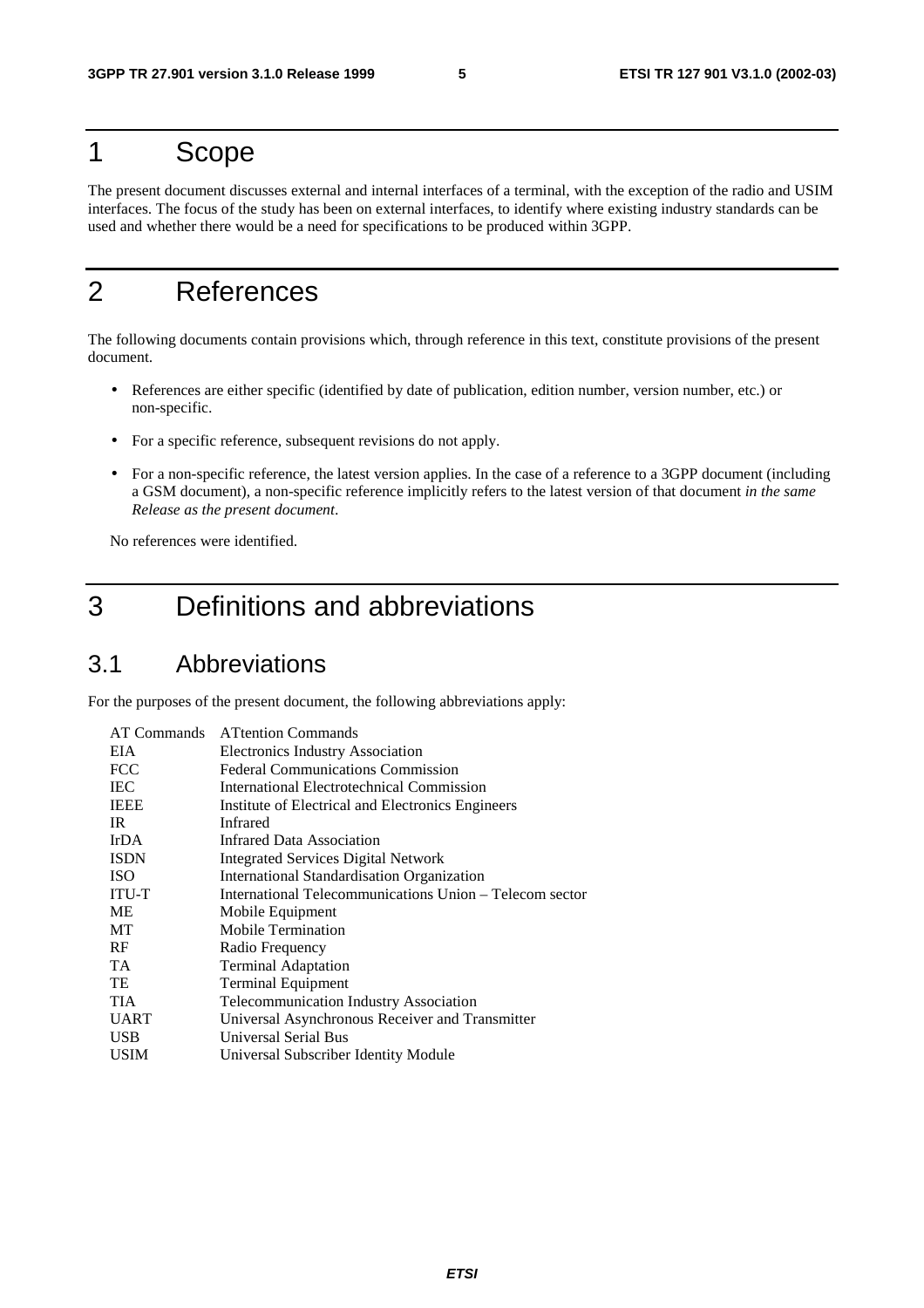### 4 Assumptions of the technical specification work for terminal interfaces

### 4.1 General

### 4.1.1 The 3GPP terminal model

The area of external and internal interfaces for 3GPP MEs have been studied and Figure 1 shows the model that has been used. The external interface, other than the radio and USIM interfaces, is the TE- MT/TA interface. An example of an internal interface is the TA-MT interface, as illustrated.



**Figure 1: The 3GPP terminal model**

#### 4.1.2 Requirements

There is a vast variety of market expectations, depending on end-users' and operators' demands and needs, and the 3GPP terminal design choice must be made under full influence from these market requirements.

The goal is to find a way to minimize the time-to-market of new, evolved interface solutions, at the same time allowing for the widest possible service diversity, that can be provided by a variety of terminal designs.

The success of 3GPP requires that an efficient and flexible approach is found to give a timely and dynamic development of many kinds of terminals, each type optimized relative to its own specific target of market requirements, while at the same time not imposing restrictions on the global circulation of terminals.

### 4.2 Conclusions

It has been concluded that 3GPP should not produce any technical specifications for terminal interfaces (neither external, i.e. MT/TA-TE, nor internal, e.g. MT-TA) other than the radio interface and the USIM interface. This includes optional as well as mandatory mechanical, electrical and logical specifications for interfaces. As an exception, optional protocols that are necessary for 3GPP terminals and that are *not defined elsewhere* could be standardized. One agreed example is AT commands.

Instead of specifying external interfaces in 3GPP, appropriate open standards should be used for external interfaces for 3GPP terminals. A list of potential examples of such interfaces is shown in Table 1. It should be noted that the list of interfaces in Table 1 is not exhaustive and that new examples are likely to be added in the future as technical development advances. It should also be noted that proprietary external interfaces may be used in the 3GPP terminals. It is then up to the manufacturer to handle the adoption to standard interfaces.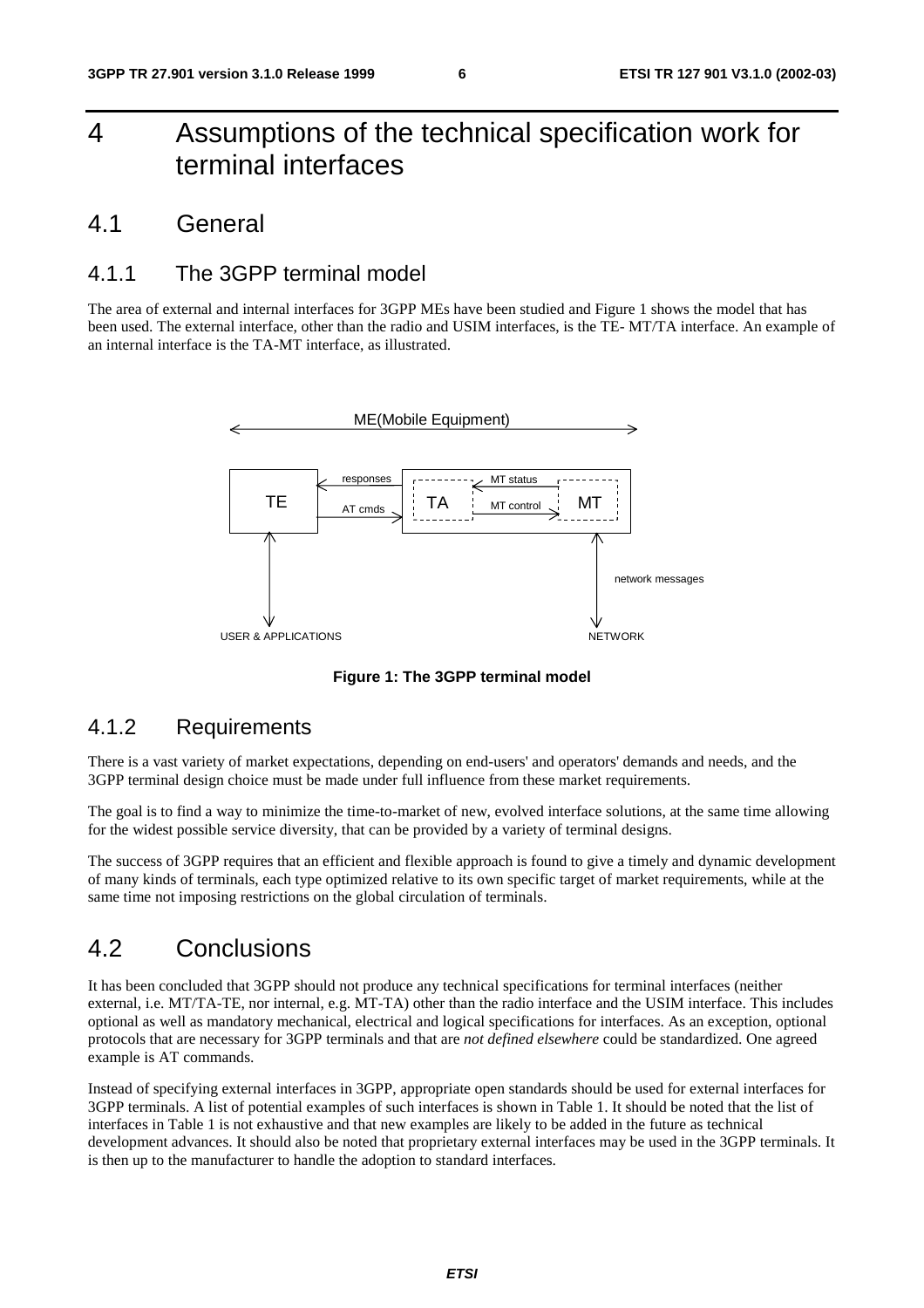Since the terminal external interfaces (other than the radio interface, the USIM interface and AT commands), are out of scope of 3GPP, the SDOs can develop their own physical connector specification based on their market requirements. Such specifications should be optional to allow for other terminal interface options to exist on those markets.

### 4.2.1 AT-commands

One important aspect for 3GPP terminals is not being specified in any other specification forum, namely the AT commands. The AT commands are necessary for 3GPP terminals and should therefore be specified in 3GPP. AT commands can be commonly used as a common protocol specification, regardless of whether a wired or wireless connection (IR or RF) is used.

Most of the AT commands will be needed both in GSM and 3GPP. For this reason there is a need to have full access in 3GPP to the GSM defined AT commands.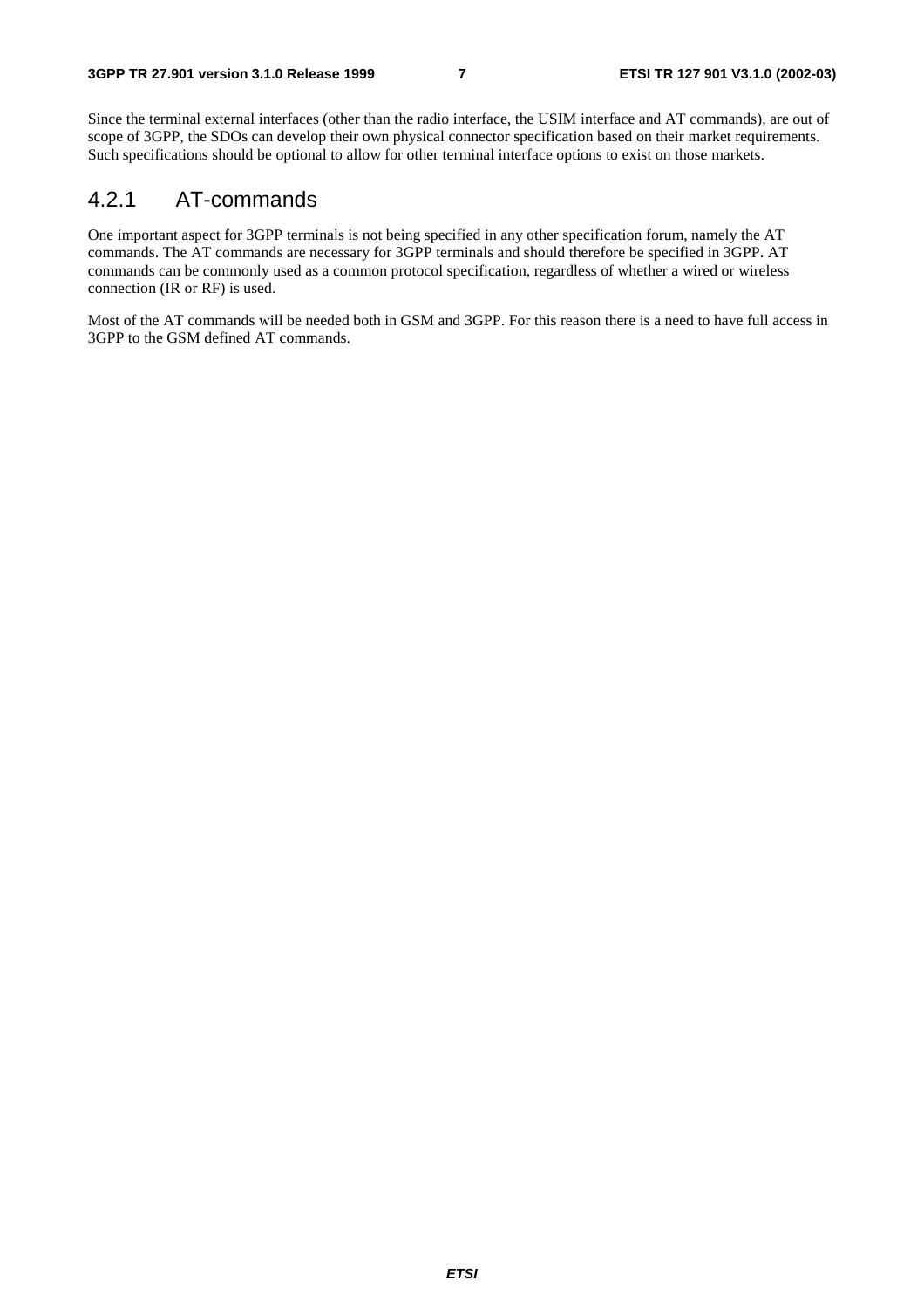# 5 Examples of external interfaces

Below some potential examples of external interface specifications are given.

| <b>Interface Standard</b>               | <b>Physical Media</b><br>(connector)            | <b>Data Rate</b>                        | <b>Network</b><br><b>Topology</b> | <b>Standard</b>                                                                   |
|-----------------------------------------|-------------------------------------------------|-----------------------------------------|-----------------------------------|-----------------------------------------------------------------------------------|
| <b>EIA-232F</b>                         | Nine wires                                      | Up to 115 kbps                          | Point to point                    | TIA/EIA-232-F                                                                     |
|                                         |                                                 |                                         |                                   | UART (Intel 8251A Industry<br>Standard)                                           |
| EPP<br><b>Enhanced Parallel</b><br>Port | IEEE 1284 - connector<br>with<br>25 or 36 wires | Up to 1,5 Mbps                          | Point to point                    | IEEE Std 1284-1994                                                                |
| <b>ISDN S-Interface</b>                 | Eight wires                                     | 2X64 kbps +<br>16 kbps                  | Point to point                    | ISO/IEC 8877:1992.                                                                |
|                                         |                                                 |                                         |                                   | ITU-T Recommendation I.430                                                        |
| IEEE 802.3<br>Ethernet                  | Four wires                                      | 10 Mbps                                 | Multimaster                       | ISO/IEC 8877:1992.                                                                |
|                                         |                                                 |                                         |                                   | IEEE Std. 802.3 1998 Edition                                                      |
| <b>USB</b>                              | Four wires<br>(USB Connector)                   | Up to 12 Mbps                           | Master to slave<br>devices        | <b>USB Specification 1.1</b>                                                      |
| <b>IEEE 1394</b>                        | Four wires<br>(iLink connector)                 | $100$ Mbps $-400$<br><b>Mbps</b>        | Multimaster                       | IEEE Std. 1394 - 1995                                                             |
| IrDA-SIR                                | Infra red transceiver<br>(line of sight)        | Up to 115 kbps                          | Point to point(s)                 | Infrared Data Association<br>Serial Infrared<br>Physical Layer Specification v1.3 |
| IrDA-MIR                                | Infra red transceiver<br>(line of sight)        | Up to<br>1 Mbps                         | Point to point(s)                 | Infrared Data Association<br>Serial Infrared<br>Physical Layer Specification v1.3 |
| IrDA-FIR                                | Infra red transceiver<br>(line of sight)        | Up to<br>4 Mbps                         | Point to point(s)                 | Infrared Data Association<br>Serial Infrared<br>Physical Layer Specification v1.3 |
| $802.11 -$<br>IR                        | Infra red transceiver<br>(diffused IR)          | Up to<br>2 Mbps                         | Multimaster                       | IEEE Std 802.11-1997                                                              |
| 802.11-FHSS                             | Frequency-Hopping<br>Spread Spectrum RF         | Up to<br>2 Mbps                         | Multimaster                       | IEEE Std 802.11-1997                                                              |
| 802.11-DSSS                             | <b>Direct Sequence Spread</b><br>Spectrum RF    | Up to<br>2 Mbps                         | Multimaster                       | IEEE Std 802.11-1997                                                              |
| Bluetooth                               | Frequency-Hopping<br><b>Spread Spectrum RF</b>  | 721 kbs + 57,6<br>kbs or<br>2x432.6 kbs | Point to point(s)                 | <b>Bluetooth Specification 1.0</b>                                                |

#### **Table 1: Examples of terminal external interfaces**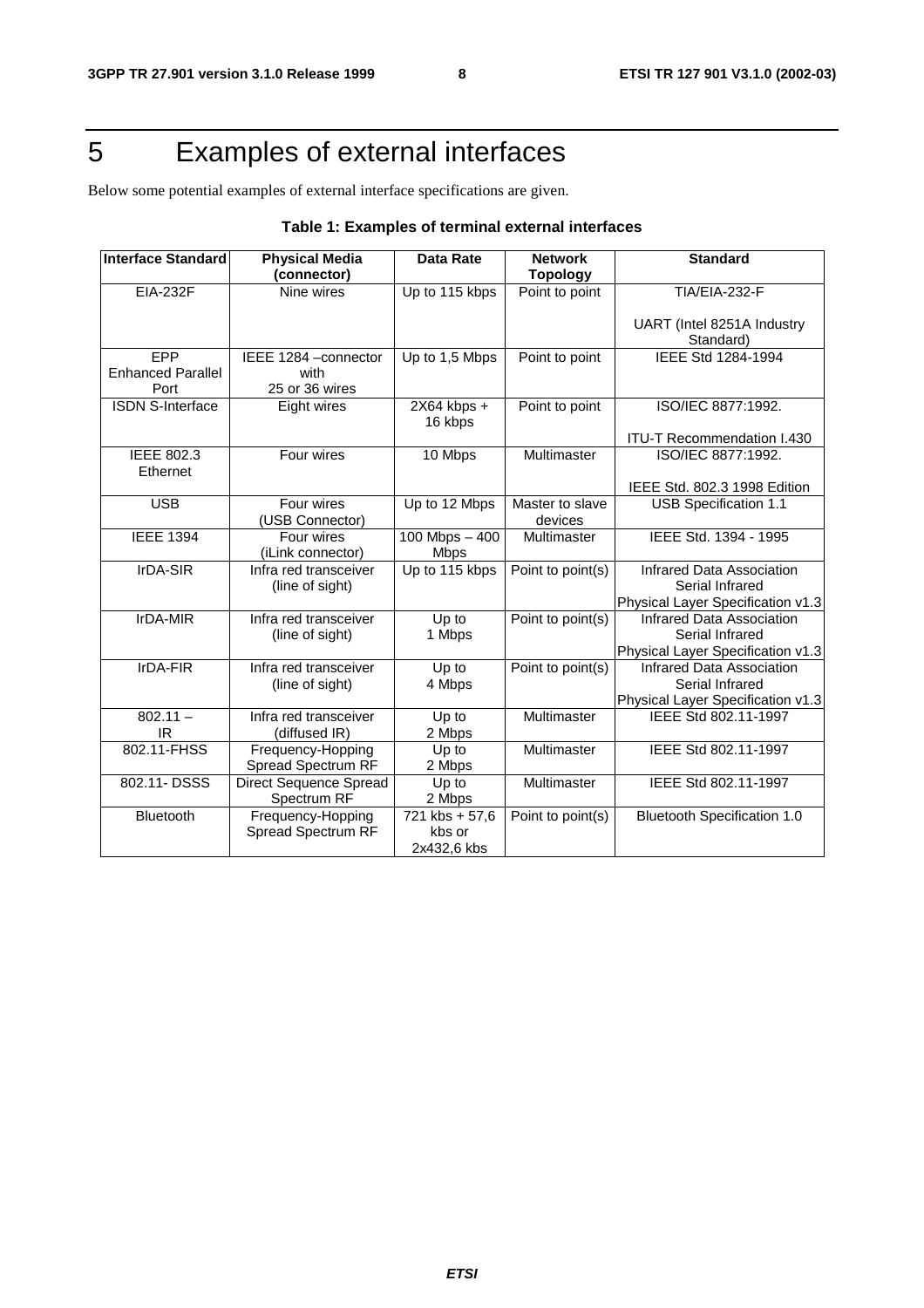# Annex A: Change history

| <b>Change history</b> |      |                |           |  |                                          |        |            |
|-----------------------|------|----------------|-----------|--|------------------------------------------|--------|------------|
| <b>Date</b>           |      | TSG # TSG Doc. | <b>CR</b> |  | <b>Rev Subiect/Comment</b>               | Old    | <b>New</b> |
| 2000-01               | T#6  | TP-99238       | . .       |  | First approval                           | 12.0.0 | 13.0.0     |
| 2002-03               | T#15 | TP-020014      | 001       |  | Alignment of UE architecture with 23.101 | 3.0.0  | 13.1.0     |